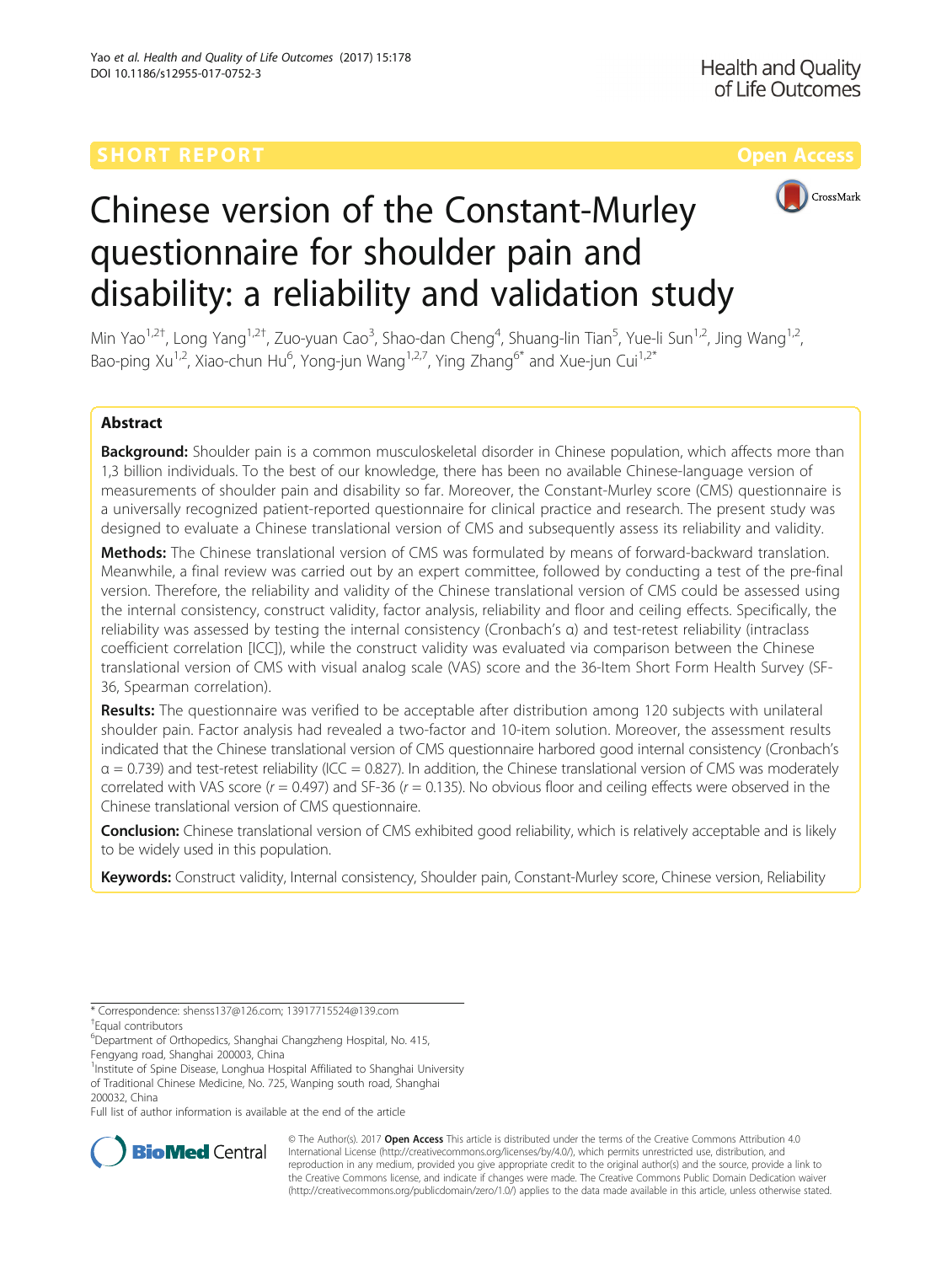### Background

Shoulder pain is a medical discomfort and socioeconomic problem, commonly seen in both developed and developing countries [\[1\]](#page-6-0). Shoulder pain and stiffness can hamper your ability to move freely, leading to difficulties in work and/or daily activities, which have caused a great deal of pain on patients and severe burdens on the society [[2](#page-6-0)–[5](#page-6-0)]. Shoulder complaints are not self-limiting in most cases, as reported that approximately 50% of patients finally consult a general practitioner after 1 year [[1\]](#page-6-0). The aim of treatment for shoulder pain includes recovery of shoulder joints function and alleviation of pain intensity. Questionnaires, which assess pain intensity and dysfunction of shoulder joint, are extensively used in trials on shoulder pain, so as to evaluate the treatment effectiveness.

Therefore, reliable and valid tools to assess shoulder function are important in research and clinical practice [\[6\]](#page-6-0). The Constant-Murley score (CMS) questionnaire is one of the most frequently used shoulder-specific scoring system, which can be specifically used to assess pain and disability in patients with shoulder complaints [[7](#page-6-0)]. CMS questionnaire is recognized as an excellent gauge in assessment of response to treatment in patients with subacromial pain. More importantly, the global assessment score can distinguish patients with a slightly better response from those with a much better response [[8](#page-6-0)]. Notable for its sensitivity and reproducibility, CMS questionnaire harbors good interand intra-observer reliability [\[7, 9](#page-6-0), [10](#page-6-0)].

However, appropriate translation and cultural adaptation should be conducted before an evaluation instrument can be used effectively in another culture or language. The CMS questionnaire has recently been translated and cross-culturally adapted to the Danish and Brazilian populations [\[11, 12\]](#page-6-0). Shoulder pain is a common musculoskeletal disorder in the Chinese population, affecting more than 1,3 billion individuals. To the best of our knowledge, no Chinese-language measurements of shoulder pain and disability have been accessible so far. This study was thereby conducted, aiming to translate the CMS into Chinese, and subsequently to evaluate its measurement properties in Chinese population based on the published guideline from the American Association of Orthopedic Surgeons (AAOS) Outcome Committee [\[13\]](#page-6-0).

# Method

# Design

The CMS was translated into Chinese in accordance with the cross-cultural-adaptation guidelines from AAOS Outcome Committee [[13](#page-6-0)].

#### Ethical Considerations

The entire protocol was approved by the Ethics Committee of Longhua Hospital. All subjects participating in the study were well informed of the details and provided the written, informed consent.

#### Participants, therapists and centers

The study was conducted in four hospitals, including Longhua Hospital and Yueyang Hospital, which were affiliated to Shanghai University of Traditional Chinese Medicine, as well as Jing'an District Central Hospital and Guanghua Hospital. Native Chinese-speaking patients aged 18–70 years suffering from unilateral shoulder pain for at least 1 month were enrolled in the study. Meanwhile, patients were ineligible if they harbored shoulder pain due to other pathologies, such as bone fracture, tumor, tuberculosis, surgical treatment of any condition in the affected shoulder within the past 12 months, or were diagnosed with mental disorders or had insufficient understanding of Chinese characters.

The estimation of sample size was based on a method, developed to calculate the number of subjects required to measure good internal consistency, good construct validity, good reliability, and floor and ceiling effects of the CMS. Moreover, the sample size is required to be up to seven times of the number of items  $(8 \text{ items}^*7 = 56)$ , meanwhile, it should be more than 100. Therefore, the sample size should be over 100 in the study [[14\]](#page-6-0).

# Intervention

### Instruments

Constant-Murley score (CMS) CMS was classified into four subscales, including pain (15 points at most), activities of daily living (20 points at most), range of motion (40 points at most), and strength (25 points at most). A higher total score suggested higher function of shoulder (range, 0–100) [\[8](#page-6-0)].

Visual analog scale (VAS) score VAS score, a simple self-reported method to evaluate pain intensity, was employed in this study. It was a 100-mm horizontal line, with the left endpoint of scale  $(0 \text{ mm})$  indicating no pain, while the right endpoint (100 mm) suggesting the worst pain imaginable. The patients were required to select the point on the line that best represented their perception of pain level [\[15](#page-6-0)].

Short Form Health Survey (SF-36) Quality of life was evaluated using the 36-item Short-Form Health Survey (SF-36), which included evaluation of physical function, role-physical, bodily pain, general health, vitality, social functioning, role-emotional and mental health. Scores for each dimension ranged from 0 (poor health) to 100 (good health) [\[16, 17\]](#page-6-0). These eight scales could be aggregated into two summary parameters, which were, Physical Component Summary score (PCS) and Mental Component Summary score (MCS). To be specific, PCS included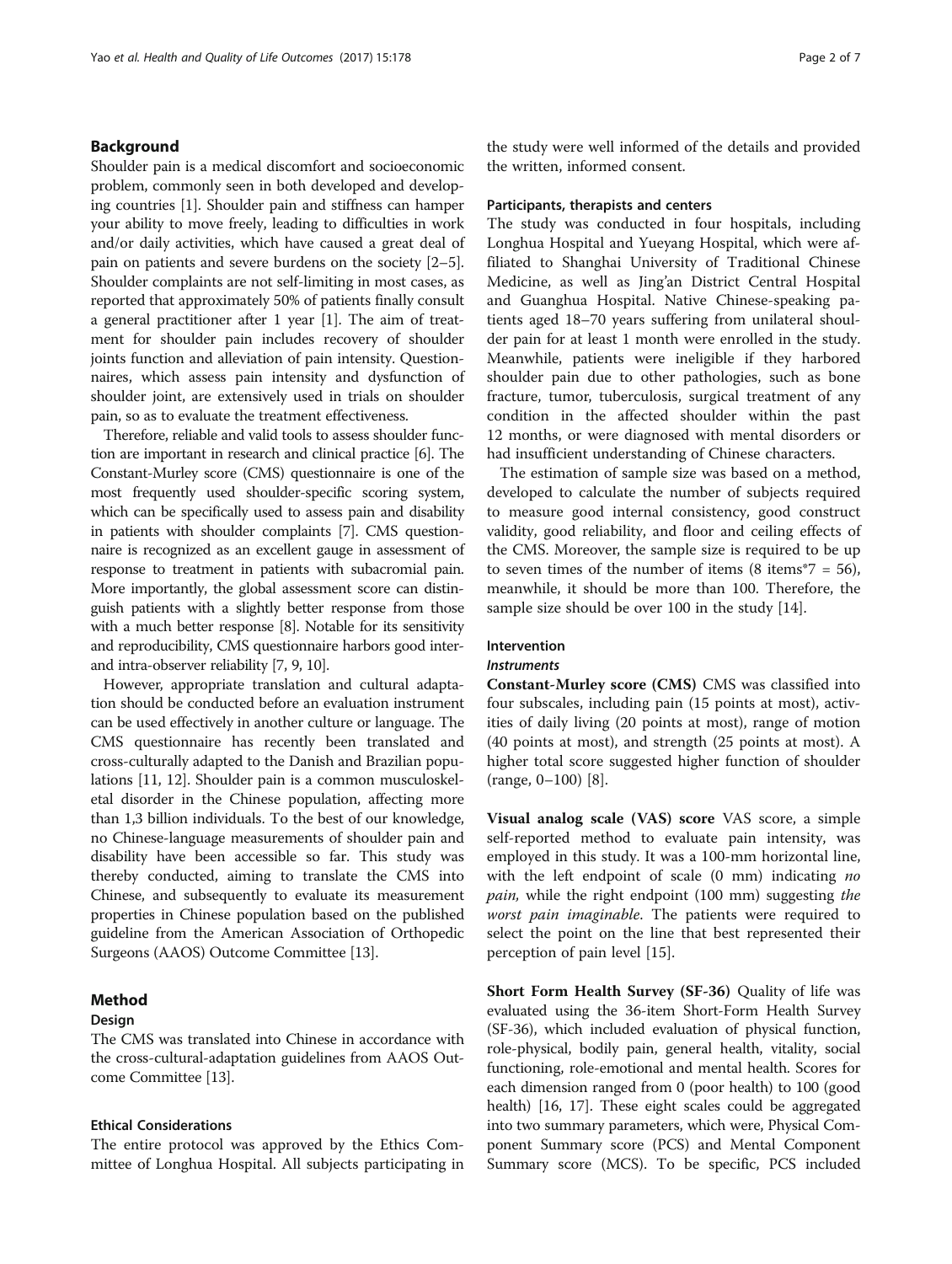physical functioning, role-physical, bodily pain and general health; while MCS was constituted by the scales of vitality, social functioning, role-emotional and mental health [\[18\]](#page-6-0).

#### Translation process

The cross-cultural adaptation of a scale includes both translation and cultural modification. The cross-cultural adaptation steps, described by Beaton et al. [[13](#page-6-0)], were employed to translate the CMS questionnaire into Chinese version.

Stage I Firstly, the original English version of CMS was translated into Chinese independently by two bilingual native Chinese-speaking translators (T1, T2) with different educational and job profiles. Of them, one translator was an orthopedic doctor, who was well aware of the concepts examined in the questionnaire, while the other one was an economic PhD without any medical background. Moreover, a third translator was designated to review the translations from both translators thoroughly, so as to make cultural and vocabulary adaptations, with the synthesized version being named T1–2.

Next, T1–2 was translated back into English independently by two native English-speaking individuals, whose second language was Chinese. In addition, translational difficulties, cultural diversity, conceptual equivalence, and vocabulary differences were highlighted using such translation technique [\[19](#page-6-0)]. Notably, the back-translators were not aware or informed of the concepts explored, and had never seen the original version of the questionnaire, either. One of them held a PhD in economics and the other one was a professional translator. Thus, neither of them had a medical background. The backtranslators were inaccessible to the original English questionnaire during the entire translation process. Subsequently, the back-translated version was compared with the original version by an expert committee.

Specifically, all Chinese and English translations were then reviewed by a bilingual expert committee, which was constituted by all translators, authors, an orthopedic surgeon, a rehabilitation physician, a methodologist, and a linguist. The semantic, idiomatic, and conceptual equivalences of the items and answers had been deeply explored by the committee, so as to identify all difficulties or mistakes. The Chinese version of the CMS questionnaire was accepted only after the committee had reached consensus on all discrepancies.

Finally, the pre-final version of the CMS questionnaire was distributed to 35 patients who met the inclusion criteria. In this way, the problem of whether all questions were clear and comprehensible could be determined. Besides, all findings were reevaluated by the expert committee.

Stage II: testing the final version A booklet containing all questionnaires (final version of CMS questionnaire, VAS for shoulder pain, SF-36, participant information, and informed consent) was used in the present study. The booklet was distributed to over 100 patients, who met the inclusion criteria, for a validity test of the final version. However, only 50 of them had completed the test as requested on time. Therefore, these patients were asked to complete the same questionnaire 7 days later as a retest. Demographic characteristics and other related history of all patients were recorded.

#### Data analysis

Exploratory factor analysis was originally performed, and the number of extracted factors was determined using the principal-component analysis (PCA) [\[20\]](#page-6-0). Promax rotation was applied, meanwhile, items with a factor loading of over 0.40 were included in the factor [\[21](#page-6-0)]. Internal consistency was evaluated by calculating the Cronbach's α. In general, α > 0.7 was regarded as acceptable; however, it should not be higher than 0.95, in order to avoid redundancy [[14](#page-6-0), [22](#page-6-0), [23](#page-6-0)].

Reliability was investigated through checking the internal consistency and test-retest reliability. CMS questionnaires received within 7 days after the baseline test were tested using the intraclass correlation coefficient (ICC). ICC ranged from 0 to 1, with a higher value indicating greater repeatability. More importantly, an ICC of >0.75 suggested good reliability, while an ICC of <0.4 stood for poor reliability [[24\]](#page-6-0).

Criterion-related validity was determined using the concurrent-validity method by means of evaluating the relationships between the CMS and VAS, as well as between the CMS and the Chinese version of the SF-36 [\[17](#page-6-0)].

In the study, the floor and ceiling effects were evaluated in the general results of the CMS. Ceiling and floor effects were considered to be present if more than 15% of respondents achieved the lowest (0) or highest (100) possible total score.

### Results

## Flow of participants, therapists, centers throughout the study

### Translation and cross-cultural adaptation

The final Chinese version of CMS questionnaire was shown in Supplemental Material 1, while the original English version was available online [[7\]](#page-6-0). Several points were modified to adjust the CMS into the Chinese language and culture.

Furthermore, we also consulted Dr. Constant for more details on rating the activities of daily living and work, recreation/sport, and sleep. With regard to sleep, a patient would be scored 2 points if normal sleep was not greatly interfered by shoulder pain. Moreover, other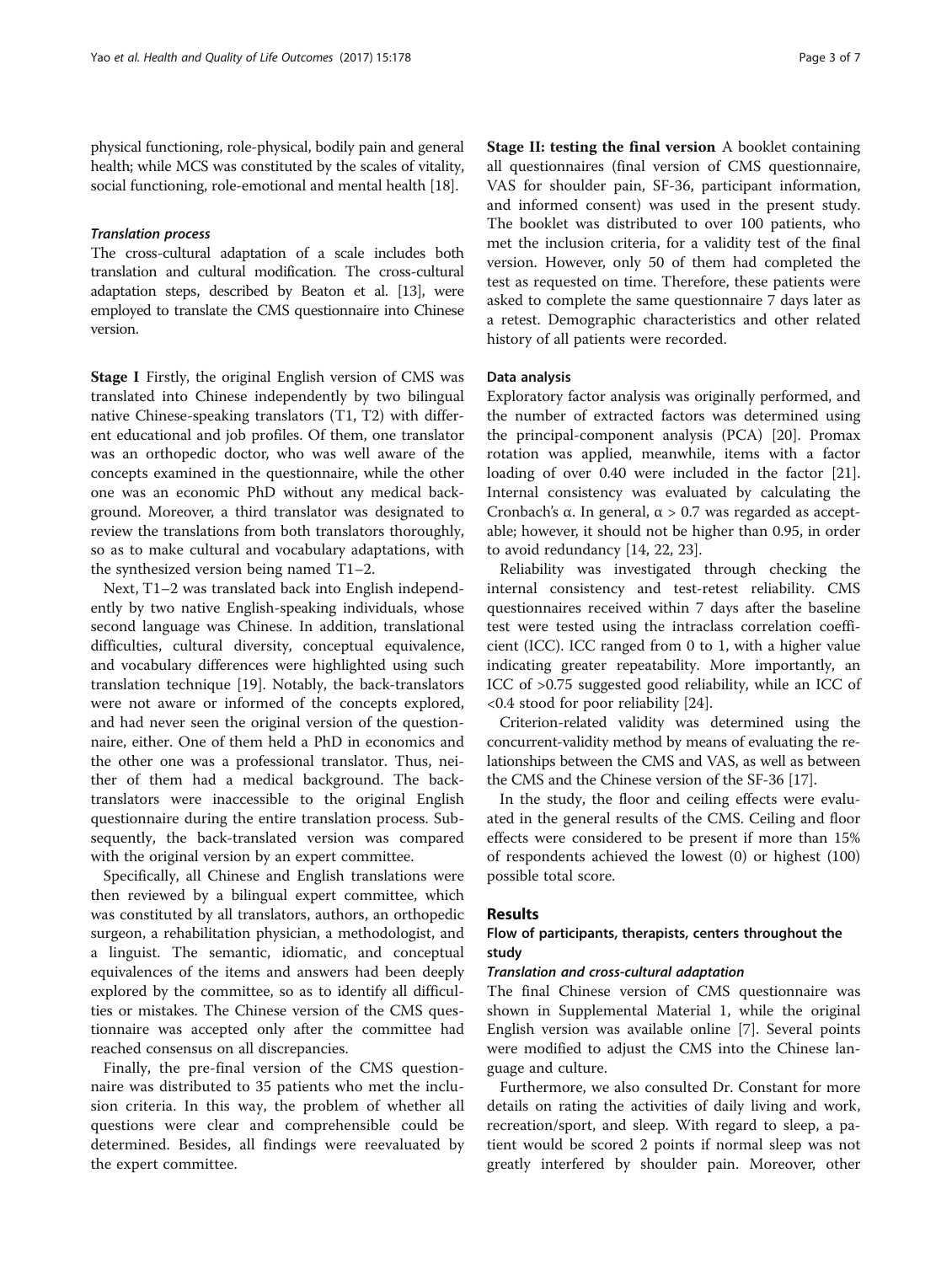factors that might affect sleep but were not involved the shoulder joint, were not taken into account. A patient would be scored 1 point if he/she was awakened by shoulder pain but was able to return to sleep by repositioning or taking a sleeping tablet. The score of 0 was rated for a patient who was awakened or had difficulty in getting sleep due to the shoulder pain, such that they could not get a reasonable night's sleep.

#### Sample Description

35 patients (including 20 females, and 15 males) were tested in the pre-final pilot study. Notably, 120 participants (69 females, 51 males) were involved in the final test. Female patients  $(57.50%)$  with  $55.64 \pm 9.49$  years old were associated with higher incidence of shoulder pain. The shoulder pain lasted for an average of 62.75 ± 15.96 weeks. Demographic and clinical characteristics of patients were listed in Table 1, while the range of CMS sections was shown in Fig. [1](#page-4-0).

Factor analysis of the CMS questionnaire was performed with the promax rotation, meanwhile, a two-factor structure was extracted by PCA. Factor 1 included items of pain, forward elevation, lateral elevation, external rotation,

internal rotation and power from the CMS questionnaire. Factor 2 contained items of work, recreation/sport, sleep and positioning from the CMS questionnaire. Loadings of all items were presented in Table [2.](#page-4-0)

Internal consistency Cronbach's α was 0.739 for the CMS questionnaire, indicating a high degree of internal consistency.

Reliability Data distributions at test and retest, as well as the reliability of CMS questionnaire were shown in Table [3.](#page-5-0) A total of 58 patients completed the questionnaires twice at an interval of  $7.01 \pm 1.05$  days. The CMS was slightly higher in the retest (mean score  $= 4.11$ ) than in the first test. The ICC was 0.827, suggesting an excellent test-retest reliability.

Validity 120 patients with shoulder complaints were enrolled as the participants in the survey. Correlations of CMS with VAS and SF-36 subscales scores were displayed in Table [4.](#page-5-0) The results suggested moderate to low correlations of CMS with VAS score  $(r = 0.497)$  and SF-36  $(r = 0.135)$ .

Table 1 The demographic characteristics of the participants at two stages

| Characteristic                       |                              | Prefinal group ( $n = 35$ ) | Validity group ( $n = 120$ ) |
|--------------------------------------|------------------------------|-----------------------------|------------------------------|
| Age, mean (S.D.), years              |                              | $59.94 \pm 9.21$            | $55.64 \pm 9.49$             |
| Age distribution                     | $18 - 30$                    | 3                           | 15                           |
|                                      | $30 - 50$                    | 15                          | 24                           |
|                                      | $50 - 70$                    | 18                          | 81                           |
| Gender                               | Male                         | 15                          | 51                           |
|                                      | Female                       | 20                          | 69                           |
| Disease                              | Scapulohumeral periarthritis | 18                          | 68                           |
|                                      | Rotator cuff injury          | 9                           | 31                           |
|                                      | Bicipital tendinitis         | 3                           | 6                            |
|                                      | Other                        | 5                           | 15                           |
| Disease duration, mean (S.D.), weeks |                              | $8.81 \pm 9.20$             | $27.98 \pm 51.39$            |
| Side                                 | Left                         | 16                          | 55                           |
|                                      | Right                        | 19                          | 65                           |
| Stage                                | Acute $(<$ 6 wk)             | 3                           | 32                           |
|                                      | Sub-acute (6 wk.-3 mo)       | 9                           | 30                           |
|                                      | Chronic (>3 mo)              | 23                          | 58                           |
| VAS score                            |                              | $\sqrt{2}$                  | $62.75 \pm 15.96$            |
| $SF-36$                              |                              |                             | $58.88 \pm 14.32$            |
| Constant-Murley score                |                              | 57.46 ± 17.80               | $47.78 \pm 15.34$            |
| Occupation                           | Not working                  | 20                          | 63                           |
|                                      | Physically light work        | 7                           | 22                           |
|                                      | Physically medium work       | 3                           | 23                           |
|                                      | Physically heavy work        | 5                           | 12                           |

Data expressed as mean ± standard deviation or n. SF-36 36-Item Short Form Health Survey, VAS visual analogue scale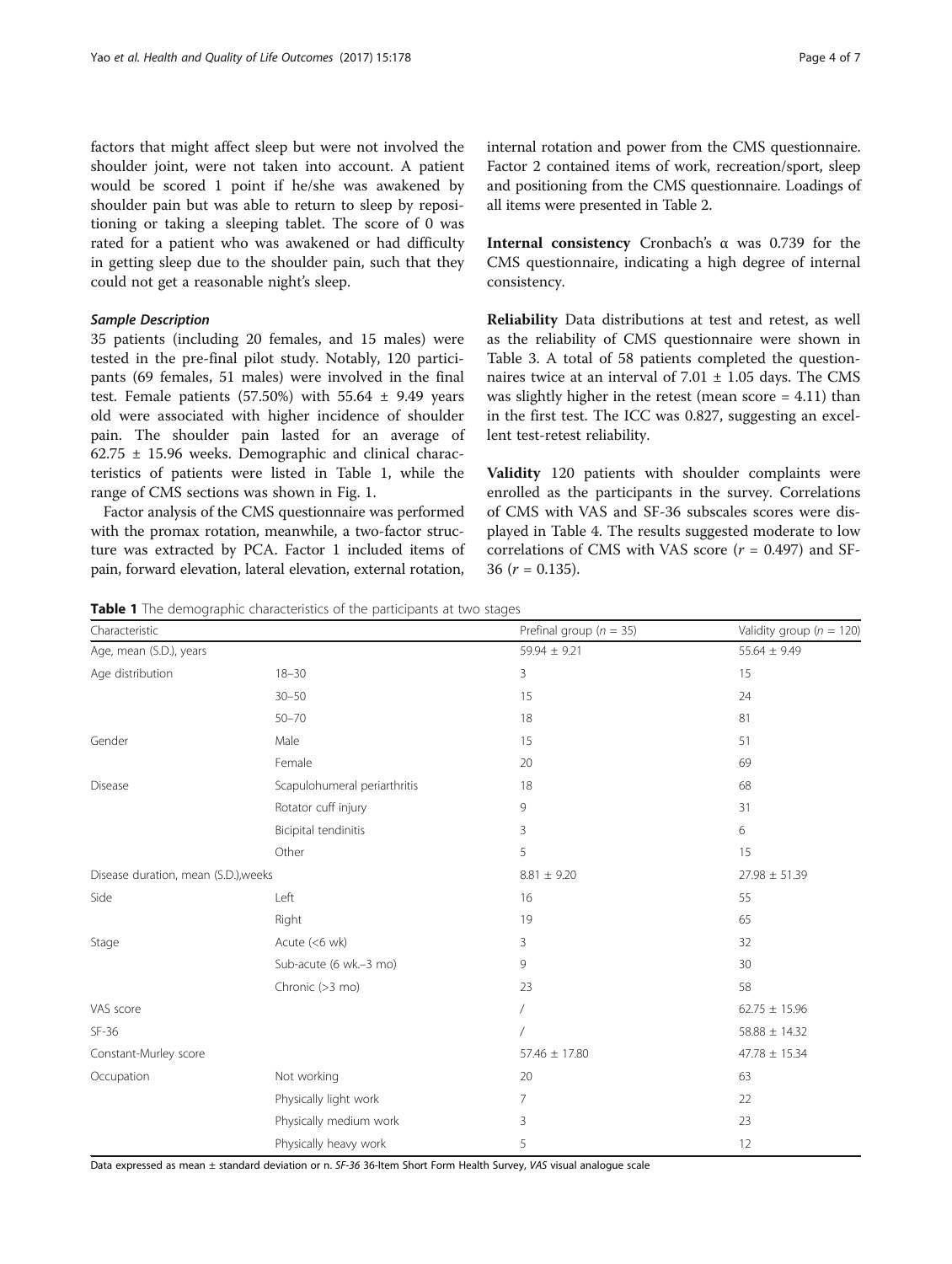<span id="page-4-0"></span>

Floor and ceiling effect No floor or ceiling effects were found in this study, and none of the patients had reported the worst or best possible CMS.

#### **Discussion**

In the study, we demonstrated that the Chinese version of CMS questionnaire was a valid, reliable and internally consistent instrument for assessing patients with shoulder complaints, which displayed no floor or ceiling effects. All items in CMS questionnaire had the loadings of >0.40 after two-factor PCA examination. Furthermore, the Cronbach's  $\alpha$  of 0.739 indicated good internal consistency. The test-retest results (ICC =  $0.827$ ) confirmed excellent reliability. In addition, it was revealed that CMS correlated well with VAS score  $(r = 0.497)$ ; however, poor correlation of CMS and SF-36 scores was observed in the study ( $r = 0.135$ ). Taken together, these results demonstrated that the CMS questionnaire was useful in evaluating Chinese patients with shoulder pain in both clinical practice and research settings.

The translation procedure was completed in strict accordance with the guidelines from the AAOS Outcome

Committee [\[13](#page-6-0)]. Some modifications were implemented in the translation, aiming to increase the specificity of CMS questionnaire in detecting shoulder pain in the Chinese population. Determination of power was the major difference between English and Chinese versions of CMS questionnaires. In the past, the score given for normal strength was 25 since a healthy man could resist 25 lb. Nonetheless, it is now recommended that strength be measured using a dynamometer in 90° of lateral elevation (shoulder abduction) in the scapular plane in the presence of wrist pronation [[7](#page-6-0)]. Thereby, patients who are unable to achieve the test position of 90° are assigned a score of zero [\[25](#page-6-0)]. This may be the ideal measurement of power; however, it is not practical in clinical applications. Consequently, the traditional muscle classification was applied in the Chinese version of CMS questionnaire.

In our study, test validities, namely, correlations of CMS with VAS score and SF-36 subscales, were measured. Correlation values of or over 0.40 were considered as satisfactory (0.81–1.0 excellent, 0.61–0.80 very good, 0.41–0.60 good, 0.21–0.40 fair, and 0–0.20 poor)

| Table 2 Explanatory factor analysis with promax-rotated factor loadings of the Constant-Murley Score items |  |
|------------------------------------------------------------------------------------------------------------|--|
|------------------------------------------------------------------------------------------------------------|--|

| Constant-Murley            | Score of<br>each item | Principal Component Coefficients ≥0.4 |          |
|----------------------------|-----------------------|---------------------------------------|----------|
| score item                 |                       | Factor 1                              | Factor 2 |
| Pain                       | $5.24 \pm 2.86$       | 0.569                                 |          |
| Activities of daily living | $11.32 \pm 6.00$      |                                       |          |
| Work                       | $1.84 \pm 1.12$       |                                       | 0.766    |
| Recreation/sport           | $1.67 \pm 1.12$       |                                       | 0.794    |
| Sleep                      | $0.88 \pm 0.67$       |                                       | 0.498    |
| Positioning                | $6.14 \pm 3.72$       |                                       | 0.645    |
| Range of motion            | $20.22 \pm 8.20$      |                                       |          |
| Forward elevation          | $5.96 \pm 2.52$       | 0.766                                 |          |
| Lateral elevation          | $5.82 \pm 2.21$       | 0.848                                 |          |
| External rotation          | $3.67 \pm 2.84$       | 0.407                                 |          |
| Internal rotation          | $4.99 \pm 2.32$       | 0.753                                 |          |
| Power                      | $22.57 \pm 1.13$      | 0.649                                 |          |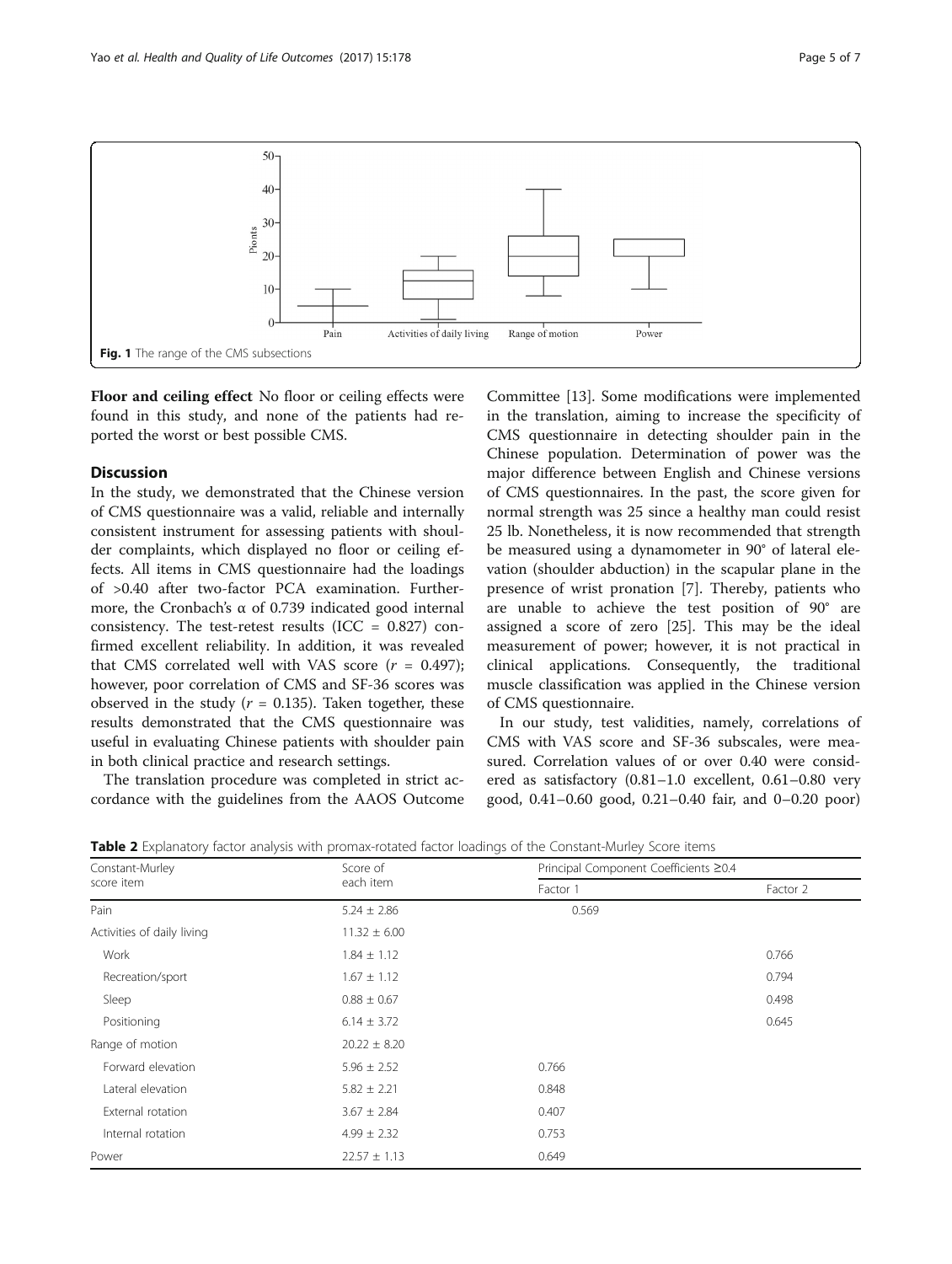<span id="page-5-0"></span>Table 3 Results of test-retest analyses for the Constant-Murley score

|                              | Mean $\pm$ SD   |
|------------------------------|-----------------|
| Test Constant-Murley score   | $42.75 + 12.97$ |
| Retest Constant-Murley score | $46.86 + 12.71$ |
| ICC.                         | 0827            |

ICC intraclass correlation coefficient, SD standard deviation

[[22\]](#page-6-0). CMS exhibited good correlation with VAS score, while poor correlation of CMS with SF-36 subscales was seen. In line with a previous study, it was speculated that the lower-extremity function was involved in various SF-36 items, thus, a lower response in shoulder-specific function was achieved, compared with that in CMS [\[8](#page-6-0)]. In addition, the Chinese parameter of SF-36 was a global subjective outcome measurement of daily living, and was further aggregated into two summary measures, including physical and mental measures. Of note, CMS has focused more solely on the physical function of the shoulder rather than the mental function.

This CMS questionnaire has been translated into Danish and Brazilian [\[11](#page-6-0), [12](#page-6-0)]. Validation of the Danish version was conducted on 45 patients with the age of  $59.0 \pm 17.7$  years old, in which agreement, floor and ceiling effects, and intra- and inter-rater reliability were analyzed. However, that study was not adequately powered to determine good agreement, floor and ceiling effect, and good intra- and inter-rater reliability due to the relatively small sample size [\[11](#page-6-0)]. 120 participants were enrolled in our study, in which, more analyses of crosscultural adaptation were carried out. Compared with the study by Moeller et al., the present study has provided more reliable results for the cross-cultural adaptation of the CMS. The Brazilian adaptation has enrolled 110 subjects, which indicated a strong negative correlation between CMS and DASH score [\[12\]](#page-6-0).

The study harbored the following advantages. Firstly, participants were recruited from four different hospitals, which could better reflect the majority and diversity of the population. Secondly, the translation procedure was completed according to the guidelines established by the AAOS Outcome Committee, leading to more explicit and reliable results. However, there existed several limitations

Table 4 Correlation (r) for the SF-36 and VAS with the Chinese version of the Constant-Murley score

|         | Pearson correlation with Constant-Murley score |
|---------|------------------------------------------------|
| VAS     | 0.497                                          |
| $SF-36$ | 0.135                                          |
| SE-PCS  | 0.418                                          |
| SF-MCS  | 0.198                                          |

SF-36 36-item Short-Form Health Survey, SF-MCS SF-36 mental component summary, SF-PCS SF-36 physical component summary, VAS visual analog scale

in the present study. Firstly, our inclusion criteria were limited to patients who suffered from unilateral shoulder pain (such as scapulohumeral periarthritis and degenerative changes) for 1 month, which may limit the applicability of the findings to other shoulder conditions. Secondly, sensitivity analysis of the CMS was not carried out, which may have involved more factors, such as the effectiveness of the intervention as well as the type and severity of disease. Moreover, a more comprehensive project may be necessitated. In addition, no comparison with other shoulder questionnaires was conducted in this study to test the convergent validity, probably due to the absence of Chinese-language measurements of shoulder pain and disability. Therefore, a prospective study that including sensitivity analysis and covering more shoulder conditions is recommended.

#### Conclusions

In conclusion, our study revealed that the Chinese version of CMS harbored good internal consistency and excellent test–retest reliability. Moreover, our findings suggested that the Chinese version of CMS questionnaire was a reliable and valid instrument for evaluating shoulder pain in the Chinese population, which deserved wide application in patients with shoulder pain in both clinical practice and research settings. However, further prospective studies enrolling more shoulder diseases are warranted to complete the sensitive analysis and make the outcomes more convincing.

#### Abbreviations

AAOS: American Association of Orthopedic Surgeons; CMS: Constant-Murley score; ICC: Intraclass correlation coefficient; PCA: Principal-component analysis; SF-36: Short Form Health Survey; VAS: Visual analog scale

#### Acknowledgments

We thanked Dr. Christopher Robert Constant for his permission to translate CMS, as well as his assistance during the translation process. We were grateful to Mr. Jun-jing Sun for his help in forward translation, and to Mr. Kaiyiu Cheung as well as Ms. Susan Emanuel in the back translation. We appreciated Mr. Ying-shuai Duan for his help in reviewing the scores.

#### Availability of data and material

All relevant data were presented in the paper and its supplemental files.

#### Funding

This is a special project of National Natural Science Foundation of China (81373666), Municipal Hospitals Cutting-edge Technologies Emerging Joint Project (SHDC12013113), Municipal Science and Technology Commission of Shanghai-TCM key project (14401970400), National Research Projects of the State Administration of Traditional Chinese Medicine (201407001–2), Traditional Chinese Medicine Research Foundation (2012L032A), Special Project of Scientific Research Base by State Administration of Traditional Chinese Medicine (JDZX2012118), the Priority Project of the Clinical Medicine Center of Shanghai Municipal Health Bureau (No.000002), and Shanghai Health System Important Disease Joint Research Project (No.2013ZYJB0502).

#### Author's contributions

All authors participated in drafting or critically revising the article for important intellectual content. In addition, all authors approved the final version. MY and LY contributed equally to the work and should be considered as co-first authors. X-jC and YZ were the corresponding authors.